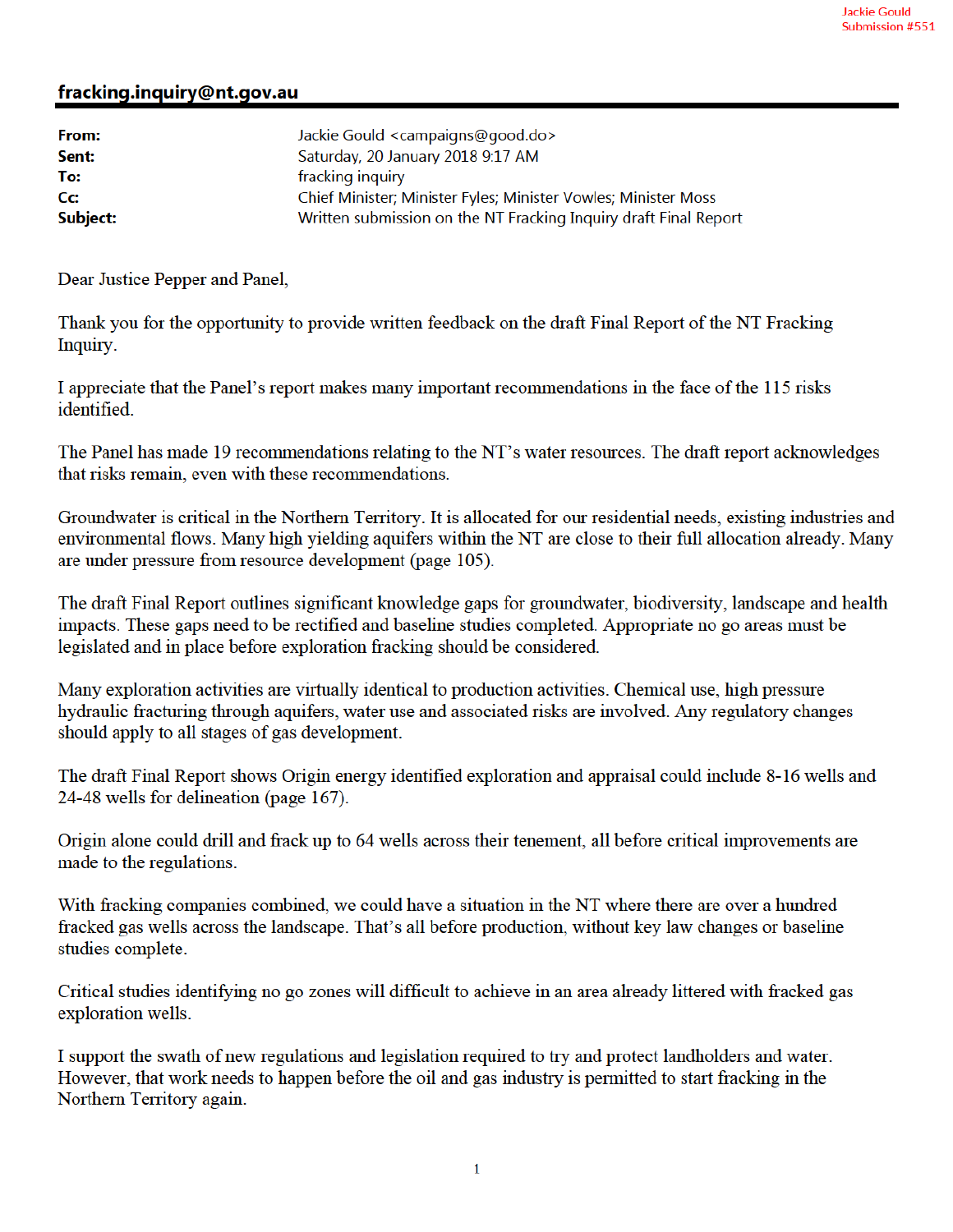The below critical recommendations must be improved and work completed BEFORE EXPLORATION fracking takes place.

Recommendation 5.1 (Enforceable code of practice for abandonment of onshore gas wells)

Recommendation 5.6 (Wastewater management framework)

Recommendation 7.1 (Water Act amended for shale extraction licence and payment for water)

Recommendation 7.4 (Strategic regional environmental and baseline assessment (SREBA), including a regional groundwater model, be developed and undertaken)

Recommendation 8.4 (Fire management plan and 10 year baseline assessment)

Recommendation 9.2 (Code of practice be developed and implemented for monitoring, detection and reporting of methane emissions)

Recommendation 10.1 (Human Health Risk Assessment prepared and approved)

Recommendation 12.11 (Social impact management plan) This recommendation should also be extended to allow for the legal right to say 'no' to fracking.

Recommendation 14.1 (Design and implement a full cost recovery system for fracking regulation)

Recommendation 14.16 (Legislation to regulate seismic surveys, drilling, hydraulic fracturing, and well abandonment)

Recommendation 14.18 (Fit and proper person test)

Recommendation 15.1 (Strategic regional environmental and baseline assessment (SREBA) undertaken and no go zones implemented)

In the NT there is a saying, "Once you frack you can't go back." Exploration fracking is no different. The studies, legal improvements and no-go zones suggested by the panel are critical. They must be actioned before any further fracking exploration.

Let's not wait until the production phase to put in place critical new regulations and laws. We must avoid delays to the protection of the Northern Territory's water, landscapes and people.

## I ASK THAT YOU ALSO NOTE THE OPPOSITION TO FRACKING WHICH EXISTS WITHIN REMOTE COMMUNITIES ACROSS THE NT, WHERE PEOPLE'S ABILITY TO ENGAGE WITH THIS FORMAL SUBMISSION PROCESS IS SIGNIFICANTLY LIMITED COMPARED TO THOSE OF US IN DARWIN.

Thank you for considering my feedback on this critical matter for the future of the Northern Territory.

Kind regards,

Jackie Gould Millner, NT

Yours sincerely, Jackie Gould Rapid Creek, Northern Territory, 0810, Australia